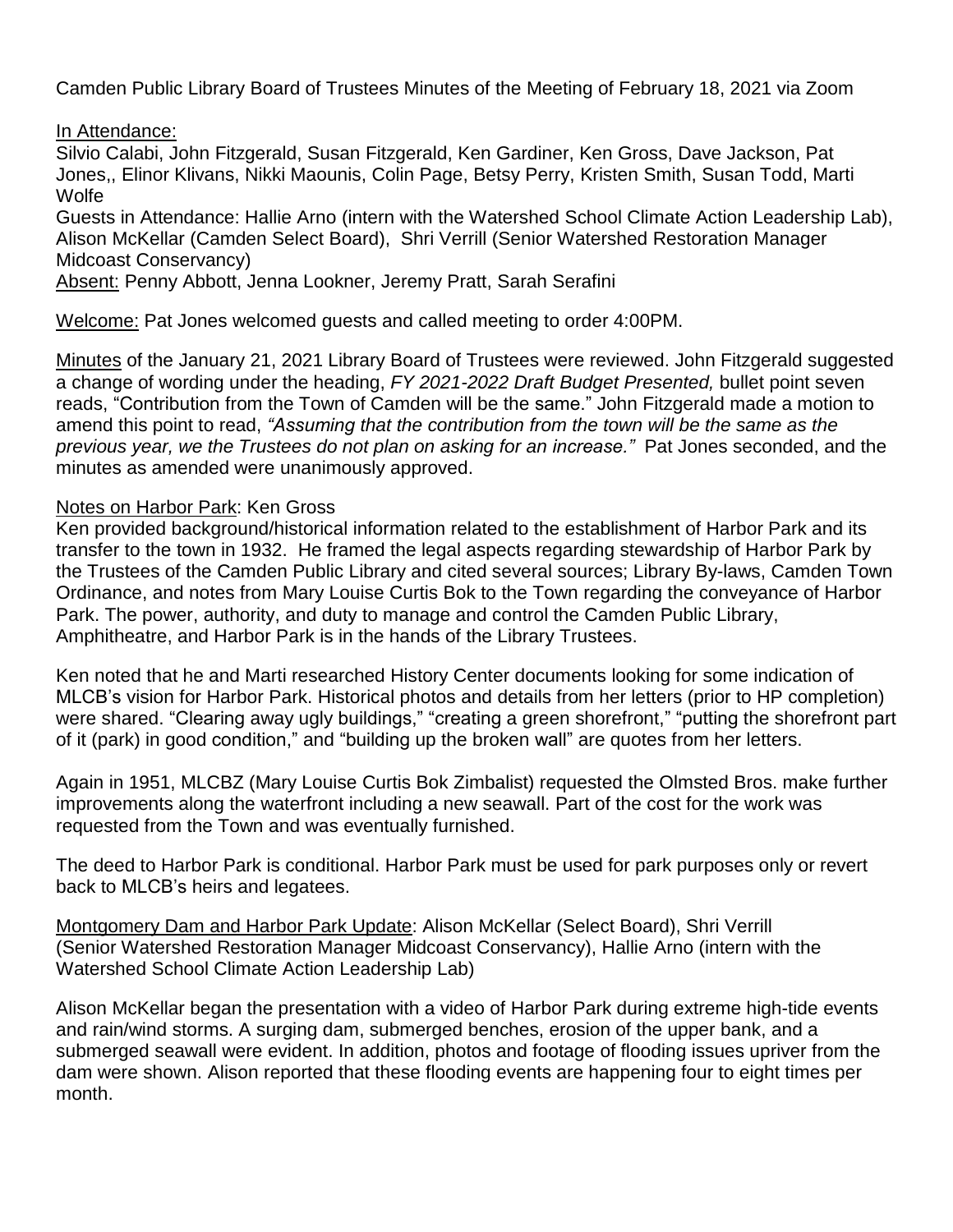Also shown were precipitation data charts and tables showing a trend of increasing rainfall amounts and the prediction of more intense precipitation events in the future. The Northeast US is expected to receive the greatest increase in precipitation due to Climate Change.

Alison explained how the Dam Control Agent manages lake water levels. She noted that the entire Megunticook Watershed passes through downtown Camden.

The Feasibility/Alternatives Analysis Report, Montgomery Dam, Megunticook River, May 3, 2019, was explained. Before reinvesting in Montgomery Dam the Select Board commissioned this study to look at pros and cons of different alternatives. This study, Feasibility/Alternative Analysis, concluded that the best thing from a long-term cost standpoint would be to remove the dam. This option, if selected, would cause the greatest change in area, Harbor Park included. Therefore in making any decision about the dam, the Town needs to work with the Library Trustees who control Harbor Park.

Alison went on to describe grant funding received by the Town to study the dam removal alternative. The Town received a \$139K grant from National Fish and Wildlife Foundation to study the larger watershed. A Technical Assistance Grant from Maine Coastal Program was acquired to create a design that would be highly likely to receive outside funding from environmental organizations. If stakeholders decide as a community to following the recommendations of these environmental organizations, Camden could possibly implement the project, with dam removal, without any cost to taxpayers.

It was noted that no decision has been made and multiple layers of approval will be needed from Select Board, Library Trustees, and Voters. The grant itself does not make the Town able to move forward until everybody comes to an agreement.

Next, she explained that Interfluve has continued to study the area. They have taken borings from Harbor Park and conducted hydraulic monitoring, tidal gauge monitoring, and the impact of dam removal on the float system. These studies will result in more sketches and options. For now, the Town has a few conceptual drawings to show select groups of people with the goal of gathering feedback and input. Alison asked that Trustees be cautious about sharing details/information from the drawings with the public at this time. The grant deadline is June.

Alison showed a drawing that depicted the Megunticook River flowing naturally, dam removed. This option would significantly impact lower Harbor Park. She pointed out features in the drawing related to Climate Change recommendations such as building a staggered sea wall with natural features vs. straight walls. Once again, she emphasized that the Town will need a lot of feedback from the Library.

Photos of fish passages established in other Maine locations were shown. Alison pointed out that there are very few urban river restorations/fish passages.

Alison posed the following questions to the Trustees:

How much change might Trustees be willing to entertain? Who will be involved? What will the process be like going forward if we want to try to maximize the amount of external funding?

The presentation concluded with a variety of historical photos.

Hallie Arno, intern from Watershed School and a student at the College of the Atlantic, was introduced. Hallie is involved in Climate Change action. She described her studies and interest in Camden's Montgomery Dam project.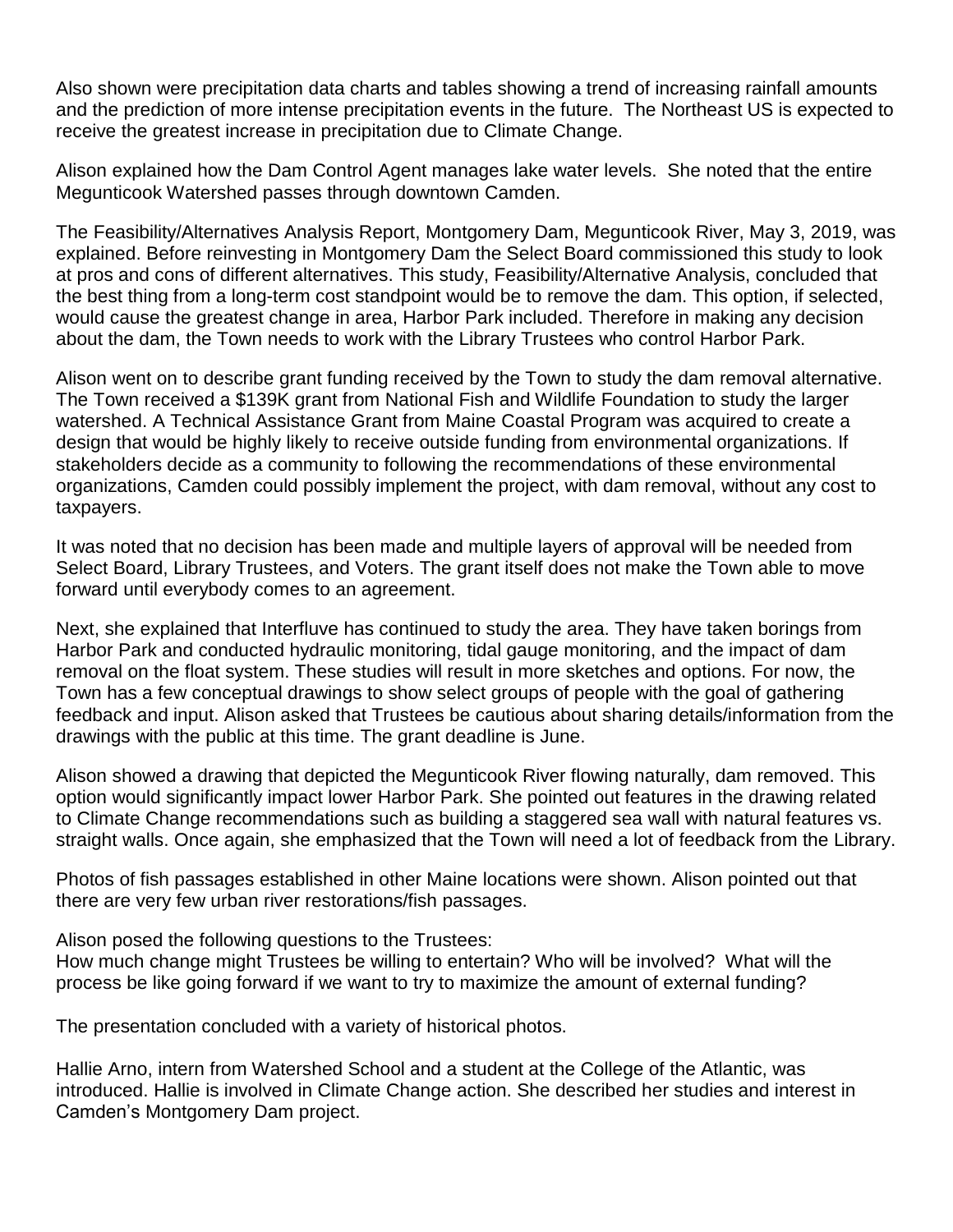Shri Verrill, Senior Watershed Restoration Manager, Midcoast Conservancy, described her role in regards to the project. As a partner with the Town, she will lead the effort, facilitate the dissemination of information, and help folks understand options and make informed decisions.

Alison offered the Trustees additional resources and asked for questions. Question:

In the drawing, a fish ladder is not really evident. Did I miss it, or is it there?

Alison explained: If Montgomery Dam is removed, then a fish ladder may not be needed. We may have a combination of natural river with fish passage enhancements. The drawing was created to incorporate a highest number of flood reduction and habitat goals. Turner Falls on Duck Trap River fish passage was cited. Shri added that the fact that a fishway did not pop-out is a testament to the natural look.

Question:

It is imperative that Trustees get involved in this process now and understand impacts of different options on Harbor Park. How are we going to move forward together? Who do we get in touch with? How do we get started?

Alison brainstormed ways for Trustees to become involved. It was decided that this question will be addressed outside of this meeting.

Comment:

Silvio offered to be involved and reiterated the need to meet demands of sea level rise and Climate Change. He suggested Trustees maintain an awareness of MLCB's original goals for HP and believes MLCB would be intrigued by the design as presented. He offered to be the Board's point person.

Question:

Behind the businesses (above the falls), what is that area to become?

Alison explained that the sediment would be removed to expose the ledge and shared thoughts about how one might make this area more visually appealing. It was noted that this is a big unknown and concern of business owners. Discussion ensued.

Nikki suggested that she and the Board of Trustees discuss the information presented and get back to Alison with the next step forward.

Pat thanked our guests for the presentation.

## Executive Director's Report: Nikki Maounis

Annual Report: The Annual Report is in a new format this year. It will be mailed to Trustees, donors at \$500 and above level, the Town Budget Committee, Town Manager, and Select Board.

It is also available on the website and Facebook. Paper copies will be available at the Library door. AARP Taxes for Seniors: This service will begin first week in March. Eighty people waiting and hope to serve 200 folks in the six weeks before April 15th. Patrons will exchange paperwork at their car to the volunteer. Tax volunteers will work in the Reading Room then return paperwork to the patron at the car.

Siemens: CPL is expected to make first payment to Siemens toward the end of FY 2021-2022; therefore, a \$13,000 adjustment was made on the FY 2021-2022 budget. Budget looks different, but the bottom line for the Town ask is the same. Silvio asked if we know when Siemen's crew will begin. Nothing definitive yet. Ken will have more for us on this timeline soon. Some control system difficulties starting again. Hoping Siemens begins soon.